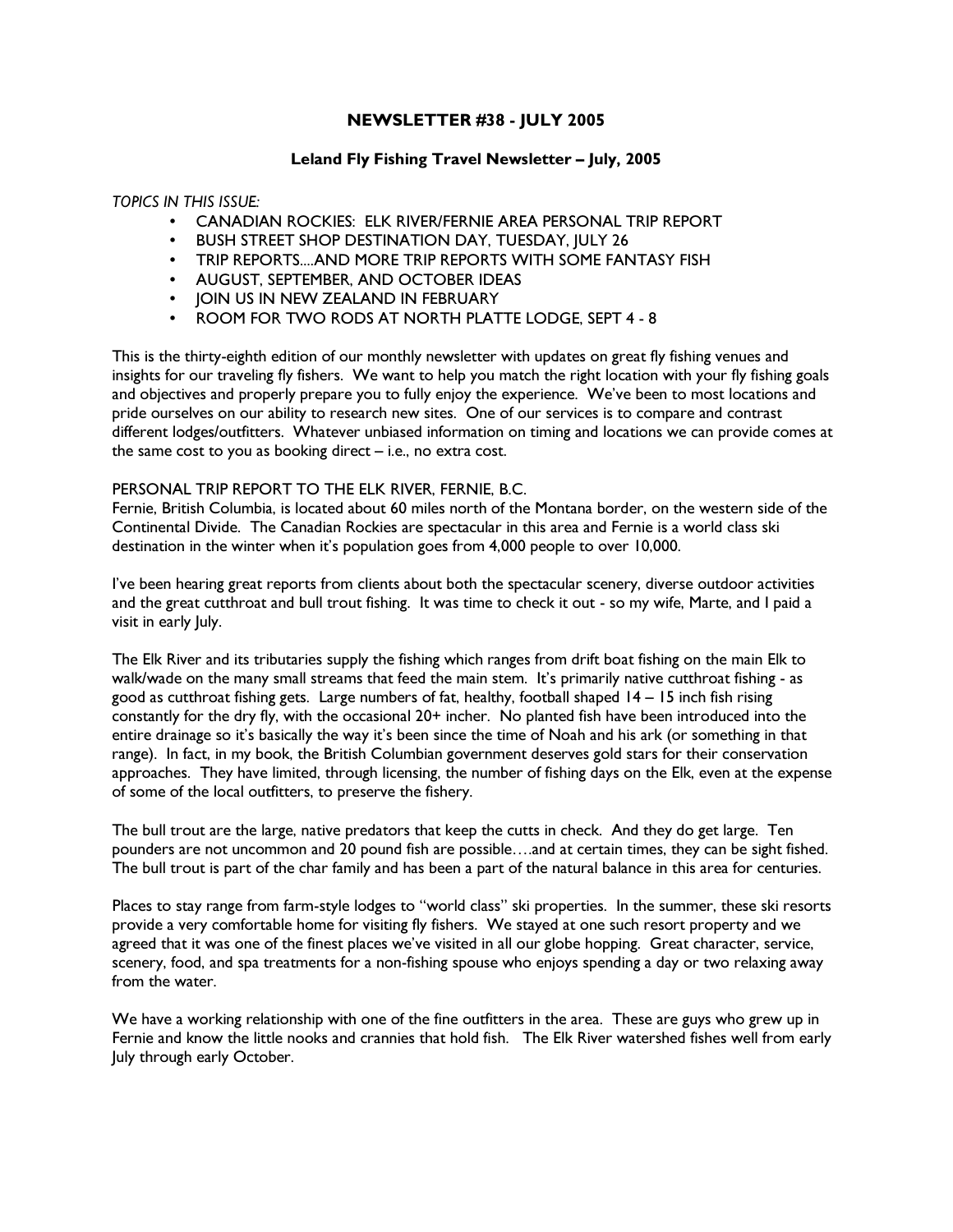Getting there: You can fly non-stop from San Francisco to Calgary and, via rental car, make the spectacular three hour drive across the Continental Divide. Or you can connect through Salt Lake City to Kalispell in Montana – Fernie is a comfortable 2.5 hour drive from Kalispell.

This is one of those places where people return year after year….for the fishing, but also because of the ambiance of the area. Great family destination.

### DESTINATION DAY AT BUSH STREET SHOP TUESDAY, JULY 26

Come in to the Bush Street shop from 11:00am through the evening to visit about exciting fly fishing destinations or share your personal fly fishing travel adventures. We'll have slide presentations available by appointment on all our destinations. There will be two scheduled presentations at 12:30 and 5:00. The subject of these two presentations, in general, will be fly fishing in the Rockies and specifically will include slides from our recent trip to Fernie, British Columbia (see above). Stop in and say "hi."

# TRIP REPORTS………AND FANTASY DAYS AND FISH

Leading off our trip reports are a some very recent reports from the Minipi River. Dave and Dan Ellis have made chasing the giant brookies of the Minipi an annual event for about a dozen years, while Don Nelson made his first trip this year. Don commented:

"The trip was great. I must have caught about 50 pike…..my largest brookie was 7.5 pounds."

From Dave Ellis: "Every year is different. The weather had been very hot for a couple of weeks before we arrived. The major hatches were advanced and were over for most of our trip. However, we did have one day with a green drake hatch that resulted in 14 brookies taken on the surface for a total weight of 74 lbs, 6 oz. Biggest fish was 7 lb, 14 oz." (Only on the Minipi do brook trout days like this happen…and on dry flies!)

From Alaska, comes a very special experience from a 36 hour trip. Jim Dufficy was in Anchorage for a business appointment and brought his son, Ian, with him to try out a weekend fly fishing adventure. We set him up with a fly out service out of Anchorage for an overnight wilderness adventure. They took a 40 minute float plane ride into a lake of about 100 acres with a tent cabin (canvas over a wood frame), cooking utensils, propane stove, and boat with outboard. They brought their own food, water, sleeping bags, and fishing equipment for an overnight adventure that turned out to be spectacular. They caught feisty 14 – 16 inch rainbows on the surface and some on streamers. Hit a dragon fly hatch that had fish coming out of the water 3 – 5 feet chasing them. Released about 100 fish in the day and a half of fishing. Adding to the overall adventure was a face-to-face encounter with a large bull moose and a giant grizzly. Jim stated that he would definitely do this again, but would bring a sidearm the next time. This was not your traditional Alaskan giant rainbow trout pursuit using one of Alaska's AAA lodges – but, in Jim's words, "…was one of those weekends that seemed to have a month's worth of experiences."

From the Rockies in the west, George Wilson was in Eastern Idaho and took a 24" and 27" rainbow on the Henry's Fork. He combined that with some great surface sight fishing for nice cutthroat on the South Fork of the Snake.

Also in the Colorado Rockies, one of our most discriminating groups of traveling fly fishermen visited one to the west's two finest fly fishing operations. These are lodges with fabulous accommodations, outstanding food, service, quality guides, and most important, miles and miles of private water teeming with trophy trout. Bob Friend reported good numbers of healthy 20+ inch fish – "on a scale of 10, this place gets an 11."

From Moose Lake Lodge in British Columbia comes this report from Dr. Ralph Strother: "….the memories will last a lifetime. Who would have believed the scenery, the accommodations, the food – let alone the fishing. 100 rainbows each (at least) on dry flys that last day and the 4 – 6 pound fish of the day before."